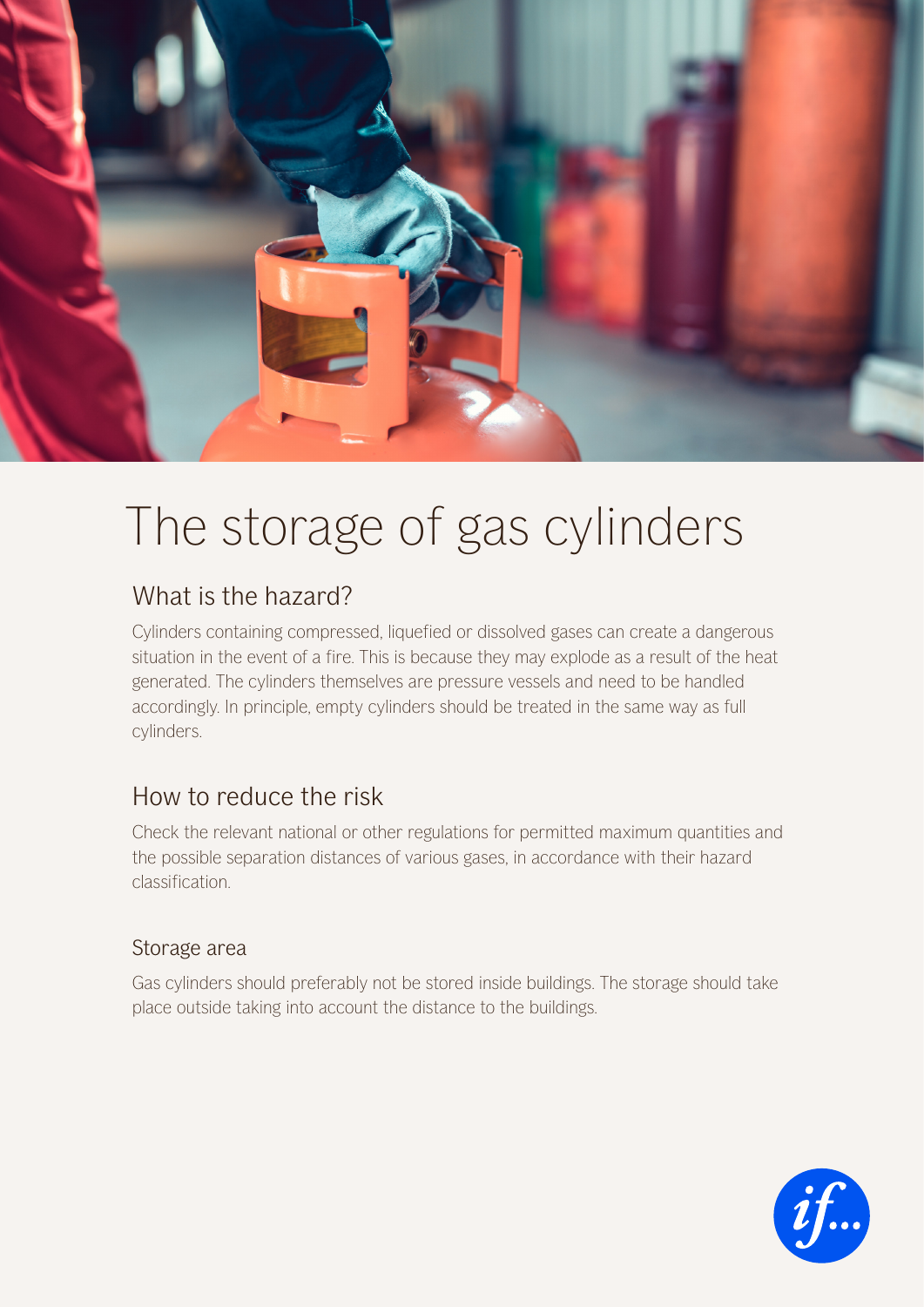The gas cylinders should be stored in purpose-built facilities, which are kept locked. An adequate outside gas cylinder storage facility is of the "bus stop" type model, with three walls and a roof and the remaining side being covered by a metal wire-mesh or grill. The following issues should be dealt with:

- Only authorised personnel should have access to the storage facility.
- The storage facility should be dry and have adequate ventilation.
- A sun cover should be provided to shade the cylinders from direct sunlight as necessary.
- The temperature of the storage facility should not exceed +65 °C.
- The floor level should not be lower than the floor level of the surrounding area.
- The cylinders should be fixed (chained) to their position.

If the storing of gas cylinders inside a building is unavoidable, then the storage area should be located close to an outside door. This will provide the fire brigade with an opportunity to remove the cylinders in the event of a fire.

Readily-ignitable substances, e.g. flammable liquids, should not be stored near the gas cylinders. The cylinders should not be exposed to corrosive chemicals or fumes.

Gas cylinder delivery vehicles should have an easy and safe access to the storage area.

It should be possible to remove the cylinders quickly and safely from the storage area e.g. in the event of a fire.

The locations of gas storage should be clearly marked using the appropriate signs and they should be included in the emergency response plan for the site as well as indicated on the site plans distributed to the fire brigade.